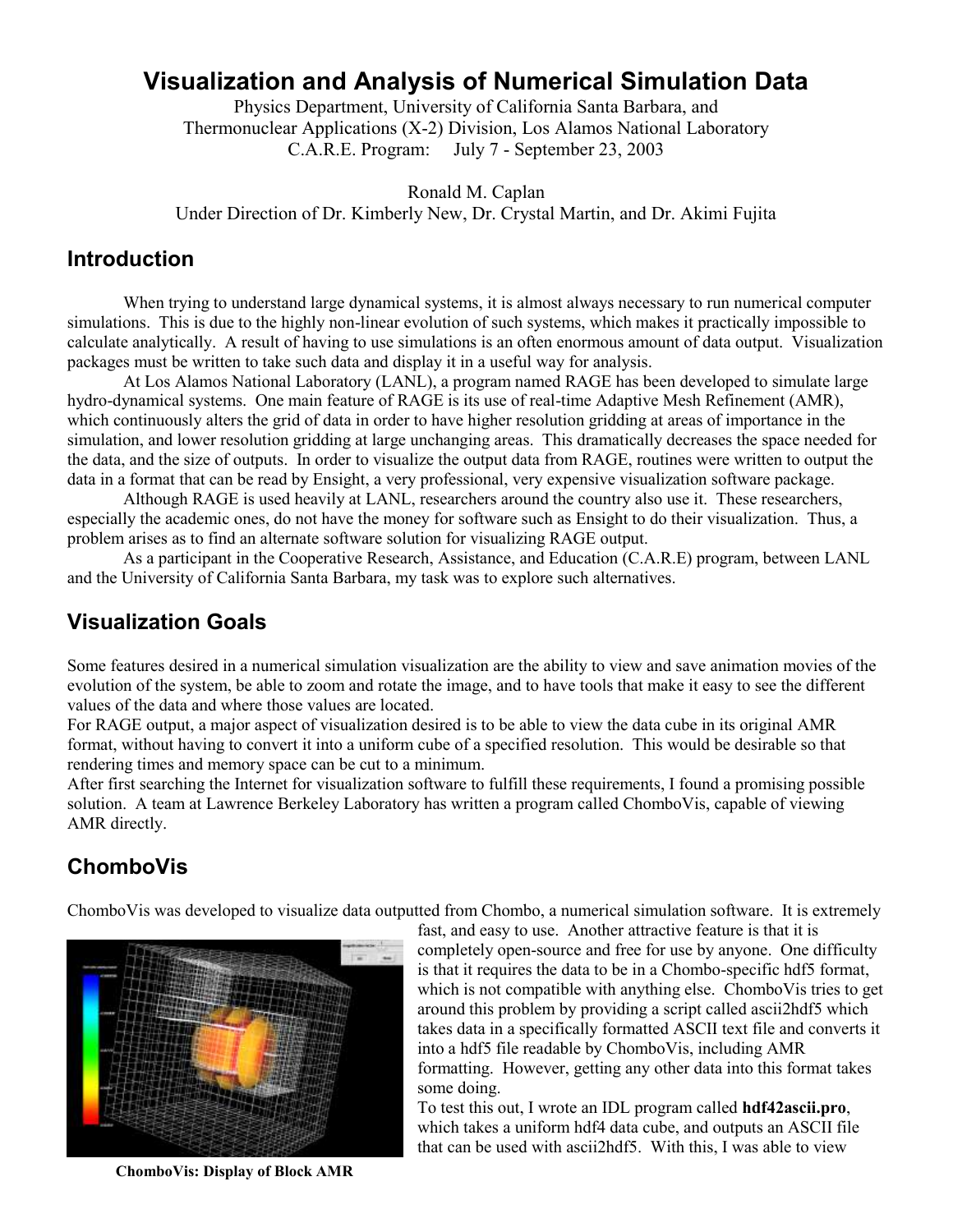some sample data given to me in hdf4 format (taken from a raster image from RAGE) in ChomboVis. The procedure is very smooth and produced good images including velocity streamlines. The problem is that the procedure takes a very long time and a very large amount of disk space. Since ChomboVis displays AMR so well, this time could be worth it. However, the way RAGE does AMR is with continuous adaptive meshing, while hdf5 uses block AMR (which has specified sections of different resolutions). This isn't much of a problem because RAGE's AMR can be ported to block AMR, simply by making a block size of 1. In order to do this RAGE itself would have to output the ASCII file. The RAGE programmers did not have the desire to do this, because they already had someone working on visualization software specifically designed for RAGE, called X/M/WSHOW. This fact ruled out using other programs similar to ChomboVis such as LCAVision, because all had to have some kind of hdf5 as an input.



**ChomboVis: Display of converted hdf4 data w/ velocity streamlines**

### **X/M/WSHOW**

This software (MShow for Mac, Xshow for unix, and Wshow for windows) is very usefull in looking at RAGE data. It can read RAGE's dump files directly without having to convert anything. When looking at 2D slices through the data, the original AMR gridding is displayed.



**RAGE's AMR**

As for 3D, the program lets the user create a 3d image by taking sets of 2D slices and rendering a model from them. This creates a uniform resolution volume, loosing the AMR advantages.

Some other difficulties with X/M/Wshow is that it is very difficult to use unless one takes the time to learn the ins and outs of the interface. Not only that, but certain features such as multiple iso level viewing automatically are not implemented yet. The software does have movies, but can only save them to standard formats on the Mac using Mshow. Xshow, instead creates a series of JPG images to save a movie. This will undoubtedly be updated some day, but for now, I wrote an IDL program called **xmmaker.pro**, which takes a series of images (in either JPG, BMP, or TIF) and creates a MPG movie out of them.

Since X/M/WShow does not solve the 3D AMR visualization problem (yet), my focus shifted to finding a way to easily view and work with 3D uniform raster images. To do this, I wrote **rage3d.pro**.

# **Rage3D**

Although there are many programs written that are free source for viewing 3D data cubes, each had their own problems and difficulties, some with certain features but not others, installation and compatibility problems, etc. To write my own program I decided to use IDL because it is a cross–platform and fairly inexpensive language. Rage3D allows users to view hdf4 uniform-gridded data in 3D and has the following features:

- An easy to use graphical interface, including a trackball-style point-and-drag rotation of the 3D image.
- Can view iso-surfaces specified by the user, or over a specified range.
- Can do volumetric rendering using transparency with user-specified opacity scale (for full data viewing).
- Provides easy switching from different data types, and different time steps.
- Easily saves images to BMP and animations (both time-step and rotations) into MPG.
- Has an automatic rename-extension feature to rename all data file names to have an .hdf extension. (Required for program to read the files, works for Unix only)
- Log and Linear scale switching, manual and automatic data range settings, axis display options, render quality settings, color palette switching, and ability to zoom into the image.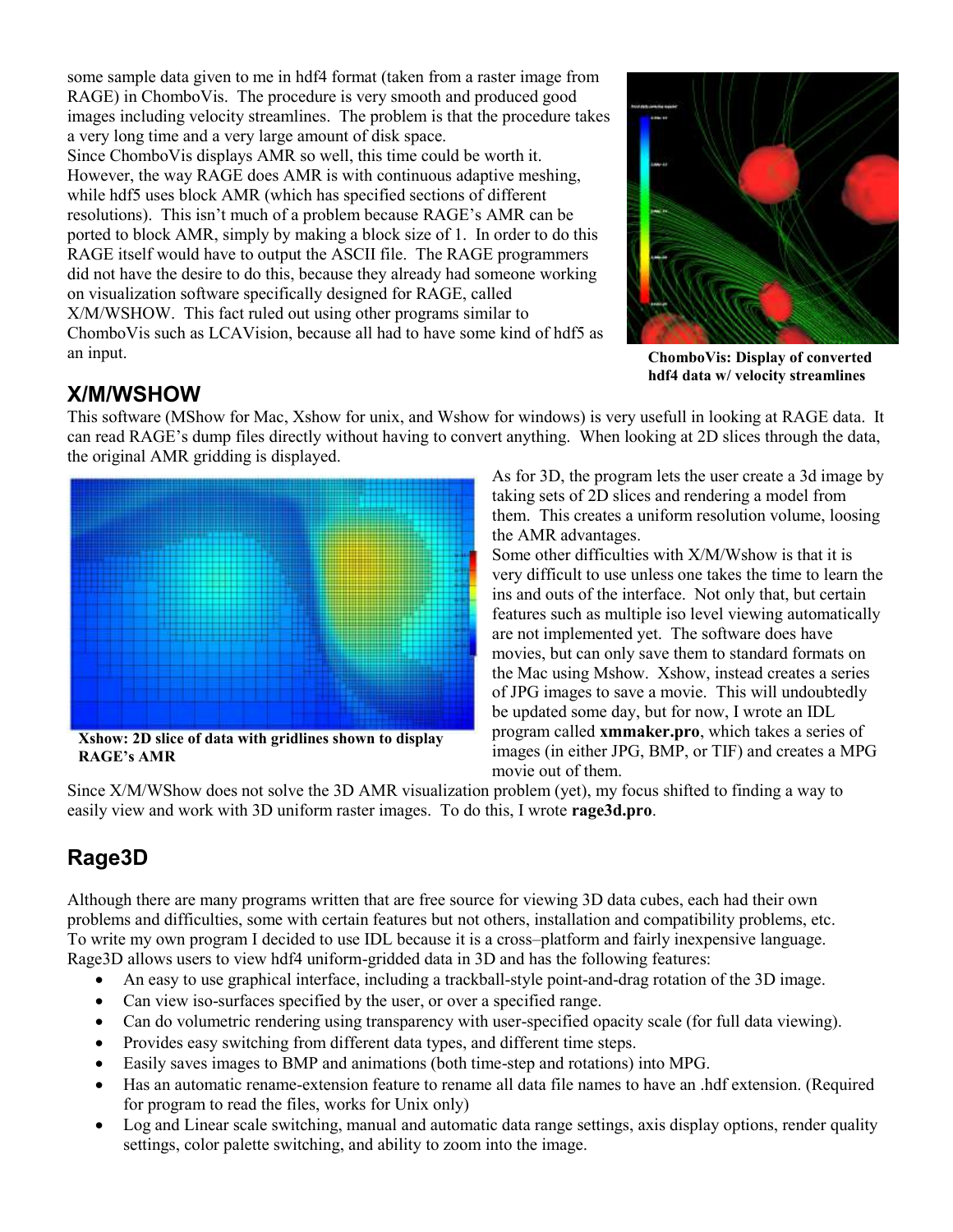

**Rage3D: Iso-Surfaces, Zoomed Greyscale Volumetric, and Haze Palette Volumetric Render.**

#### **Data Analysis in 2D**

Along with 3D calculations, there are also 2D simulations that need to be viewed and analyzed. Specifically, time-step movies need to be produced and basic raytracing analysis done. This was to be done with some star-burst galaxy blow-out calculations.

The analysis that is desired is to be able to compare the simulation to actual observations. One way to do this is to calculate the column density and velocities along a line of sight for specific temperatures for comparisons with observed emission and absorption lines in the spectrum.

For this task I again used IDL, and wrote RayMov2D.

#### **RayMov2D**

Like Rage3D, RayMov2D also does easy movie animations, images, zoom, data range, etc. with an easy to use GUI. The main difference is that RayMov2D also has some analysis tools.

For Raytracing, the image is rotated to a certain degree pertaining to the line of sight angle desired. The values for density, and velocity are taken from that line of sight. For the specific data that I tested with, the data was axissymmetric so the program takes x/y-velocity values along with z-velocity values and calculates the line-of-sight velocity. With these values, column density is calculated with velocity ranges specified by the user, and adding up the density values within those ranges. After this is calculated, three plots are available for viewing: column density vs velocity, number density vs velocity, and number density and velocity vs distance.

Another useful feature are two analysis animations. One sweeps through the image with a specific angle line of sight, and creates an animation of how the plot being viewed changes with line position. The other animation is at a fixed line position, but the angle is changed from 0 to 360 degrees.





**RayMov2D: RayTracing image, and two plots produced from the analysis.**